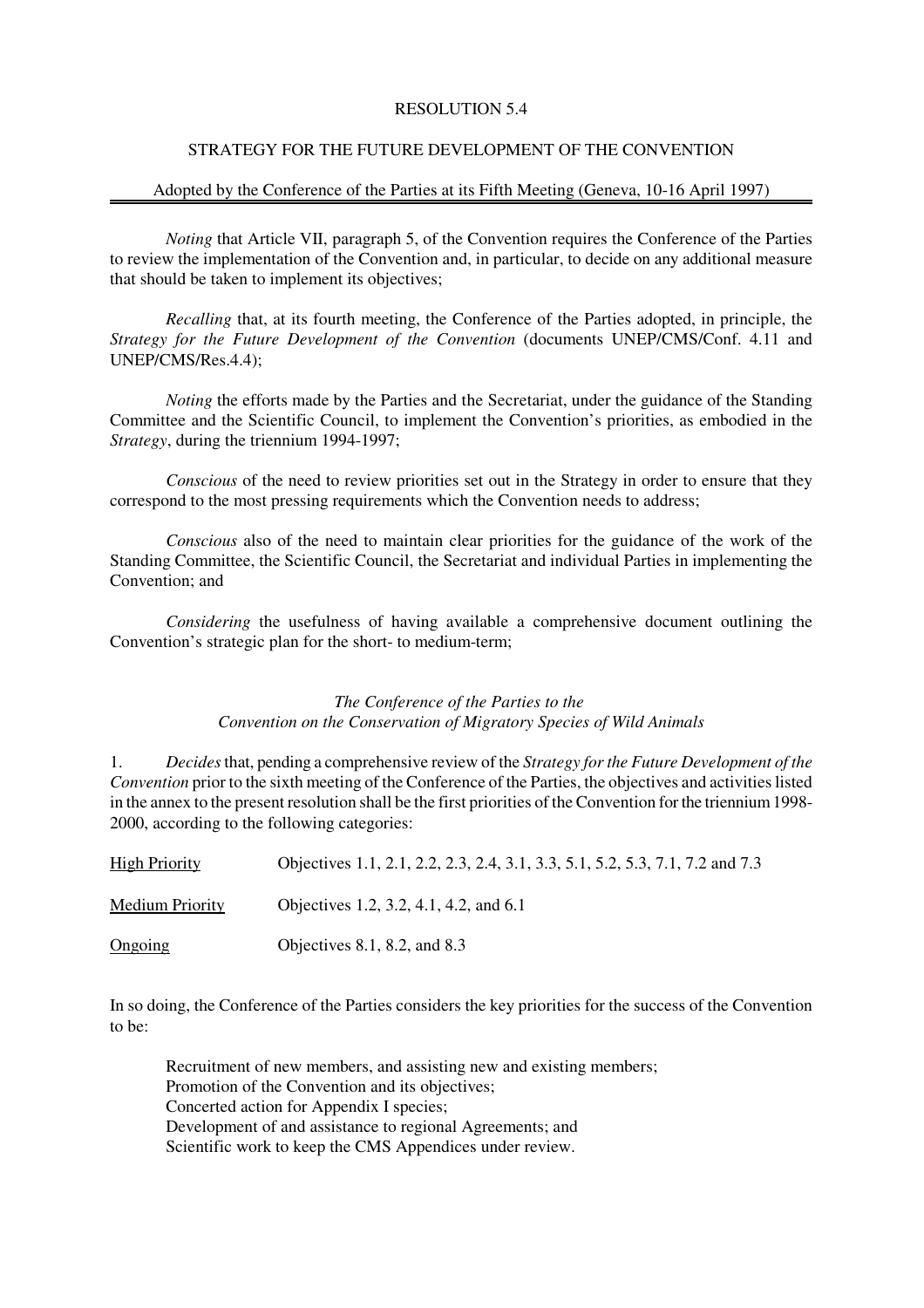2. *Requests* the Parties and all the institutions of the Convention actively to pursue these and priorities as far as possible;

3. *Also requests* the Executive Director of the United Nations Environment Programme to take full account of the *Strategy* and priorities in determining the support to be provided for the Convention by UNEP; and

4. *Instructs* the Standing Committee and the Secretariat to report to the Conference of the Parties on the progress in implementation of the objectives and activities, and to present a revised version of the *Strategy* to the Conference of the Parties at its sixth meeting.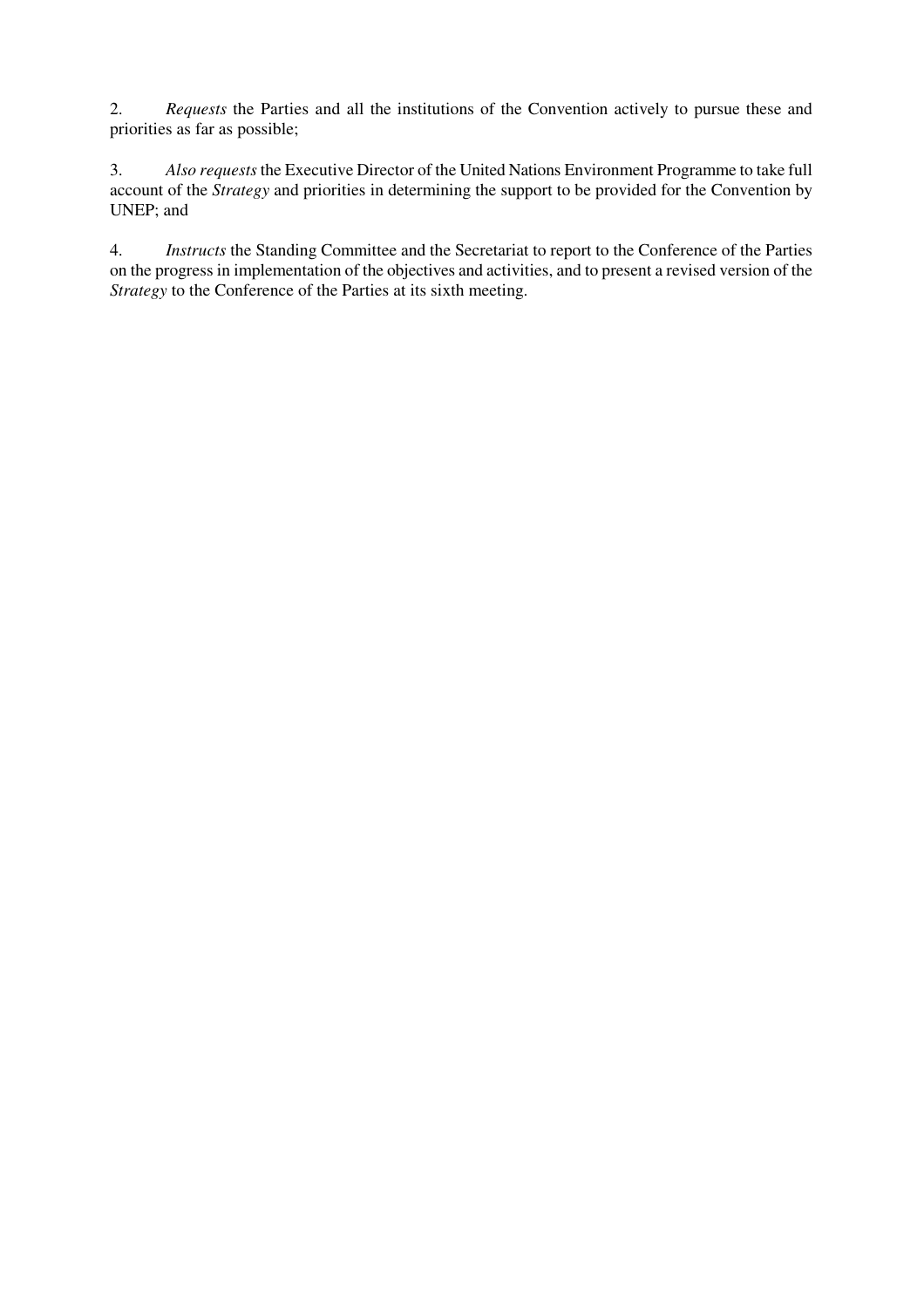Annex

## OBJECTIVES AND ACTION POINTS FOR THE 1998-2000 TRIENNIUM

## OBJECTIVE 1: ENHANCE MEMBERSHIP IN CMS THROUGH TARGETED PROMOTION OF THE CONVENTION'S AIMS

- 1.1 Parties, UNEP and the Standing Committee, with the active support of the Secretariat, should intensify efforts to persuade potential Parties to join the Convention and related Agreements. First priority should be given, but efforts not necessarily limited, to the key countries for which "country profiles" have been already been developed according to biological criteria: *(Parties, UNEP, Standing Committee, Secretariat)*
- 1.2 The Secretariat should expedite preparation and updating of information material, including brochures, posters, videos, mobile displays, a Convention Directory, and regular bulletins. Parties are encouraged to provide technical assistance and funds if the core budget does not suffice. Such material should be used both to promote awareness and implementation of CMS in existing Party States and to promote the Convention to potential new Parties. Individual Parties should produce information materials for national or regional audiences. Consideration should be given to undertaking a major information campaign, in concert with non-governmental organizations, well in advance of the Convention's 20<sup>th</sup> anniversary in 1999. *(Secretariat, Parties, NGOs)*

# OBJECTIVE 2: INTENSIFY CONSERVATION INITIATIVES IN REGIONS UNDER REPRE- SENTED IN CMS

- 2.1 The Convention's presence in Africa and Asia-Oceania should be strengthened with a view to encouraging regional co-operation for migratory species conservation. As in the case of Latin America, where the appointment of a Programme Officer from the region has helped to stimulate regional initiatives, Parties should be encouraged to second personnel to CMS in order to facilitate governmental and non-governmental contacts and to improve programme delivery within Africa and Asia-Oceania. The Secretariat should be more pro-active in its efforts to promote conservation initiatives in co-operation with regional bodies. *(Parties, Secretariat)*
- 2.2 In Africa, the emphasis should be on supporting activities that are just getting off the ground, such as the recently concluded African-Eurasian Waterbird Agreement, as well as preliminary work on marine turtles and cetaceans in coastal waters. *(Parties, Secretariat)*
- 2.3 In Asia-Oceania, CMS should continue to support and provide input to the *Asia-Pacific Migratory Waterbird Conservation Strategy (1996-2000)*, which may lead in the future to a more formal multilateral agreement among States of the region, and to take an active role in the development of a conservation initiative for migratory waterbirds of the Central Asian-Indian flyway. In addition, CMS should play a more prominent role in regional co-operation for marine turtle conservation, where other bodies are not already active, and should continue to support essential research on cetaceans. *(Parties, Secretariat)*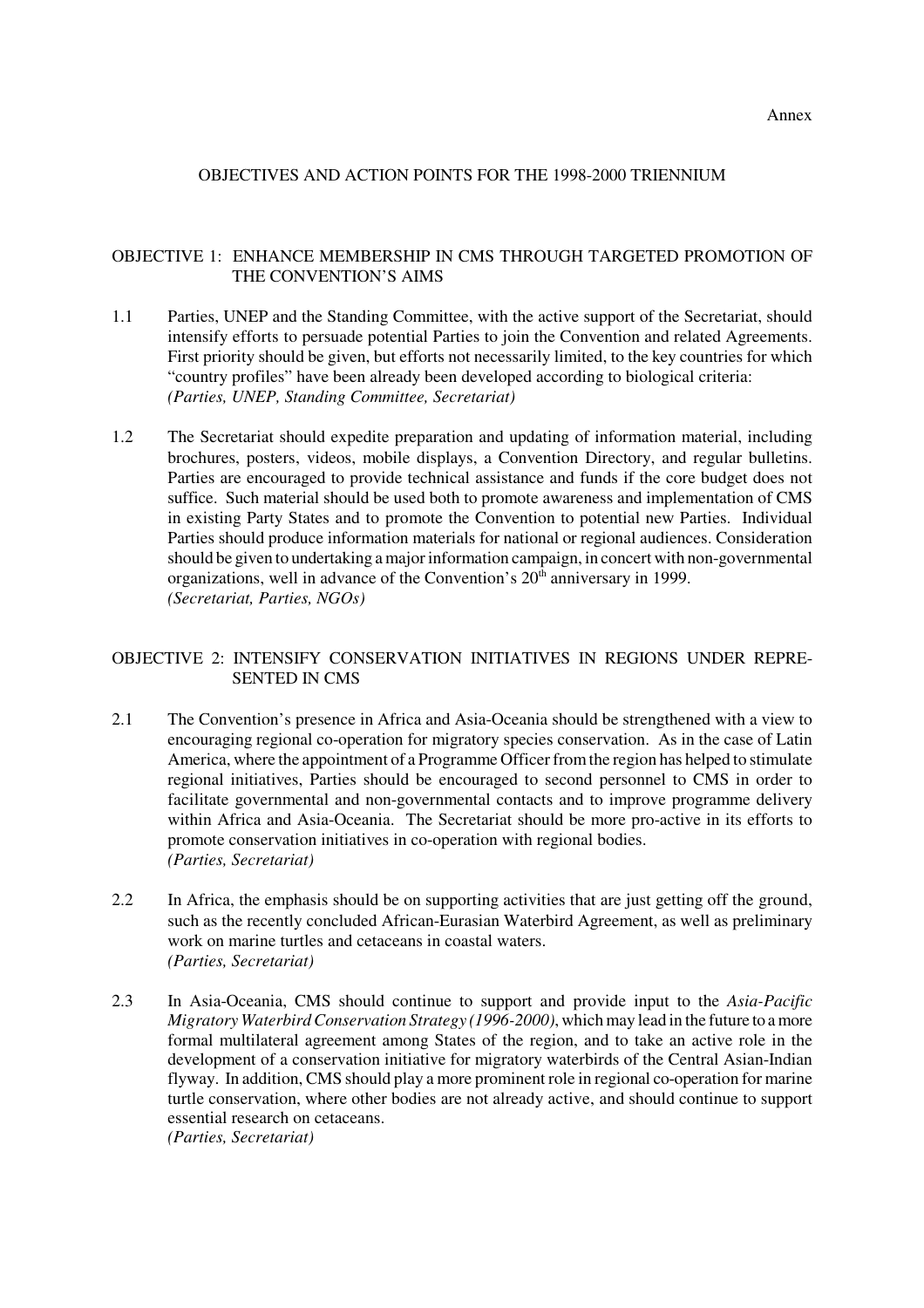2.4 The Convention shall contribute to ensure that advances achieved in the neotropics by way of the CMS South American workshop (Proceedings, Valdivia, Chile, 1-3 December 1996) and whose conclusions were recognized and endorsed by the seventh meeting of the Scientific Council are followed up, and recommends that this type of meeting should also be organized for other regions of the world. *(Parties, Secretariat)*

## OBJECTIVE 3: FACILITATE AND IMPROVE IMPLEMENTATION OF THE CONVENTION

- 3.1 The Secretariat should work together with each new Party, as soon as possible after their accession to CMS, to advise, answer queries and offer suggestions as regards implementation of the Convention. It should, through a consultancy, develop guidelines on legislation and implementation and other useful material, in order to give guidance to new Parties on CMS and its associated Agreements. *(Secretariat, individual Parties)*
- 3.2 Parties as well as non-Party States, including regional economic integration organisations, should provide sufficient funds for the implementation of the Convention and of Agreements concluded under its auspices, both domestically and for transboundary co-operation and concerted action. Developed countries should channel adequate funds to projects for the implementation of CMS and Agreements in developing countries and countries in economic transition. Also, they should encourage non-governmental organisations to target their project work, *inter alia,* towards the implementation of CMS and Agreements. *(Parties, non-Parties, NGOs)*
- 3.3 All Parties should be encouraged to submit reports on their implementation of CMS well before each meeting of the Conference of the Parties (COP). An analysis of reports submitted by Parties should be prepared before each meeting. The Secretariat should engage a specialised organisation on a permanent basis to review and evaluate the reports and to prepare a comprehensive report for the COP on the status and population trends for the relevant species, and conservation measures undertaken by the Parties and non-Party Range States, using also information from other sources.

A proposal should be developed and submitted to the COP6, as well as to the Meetings of the Parties of the Agreements concluded under CMS, to harmonise the various reports with a view to a) making those reports more substantial, b) providing the COP with appropriate information on the implementation of the Convention and c) making an input to the Convention on Biological Diversity with respect to the conservation of migratory species. *(Parties, Secretariat)*

# OBJECTIVE 4: DEVELOP AGREEMENTS ACCORDING TO REGIONAL PRIORITIES

- 4.1 Activities to lay basis for the identification and development of new Agreements should be continued and intensified, as far as resources are available. Parties, including regional economic integration organisations, should take the lead in developing and/or sponsoring Agreements and in hosting interim secretariats; sponsors should specify clearly to the Standing Committee how they intend to proceed in this regard. Developed Party States, whether or not they are Range States, should be encouraged to facilitate initiatives of developing countries by providing technical, scientific and financial assistance on request. The Secretariat's capacity to assist in the development of new Agreements should be strengthened. *(COP, Parties, Scientific Council, Secretariat)*
- 4.2 Support to existing Agreements (including Memoranda of Understanding) should be provided by the Secretariat to the extent these activities contribute significantly to the conservation of the species concerned and help to raise the profile of the Convention. *(Secretariat)*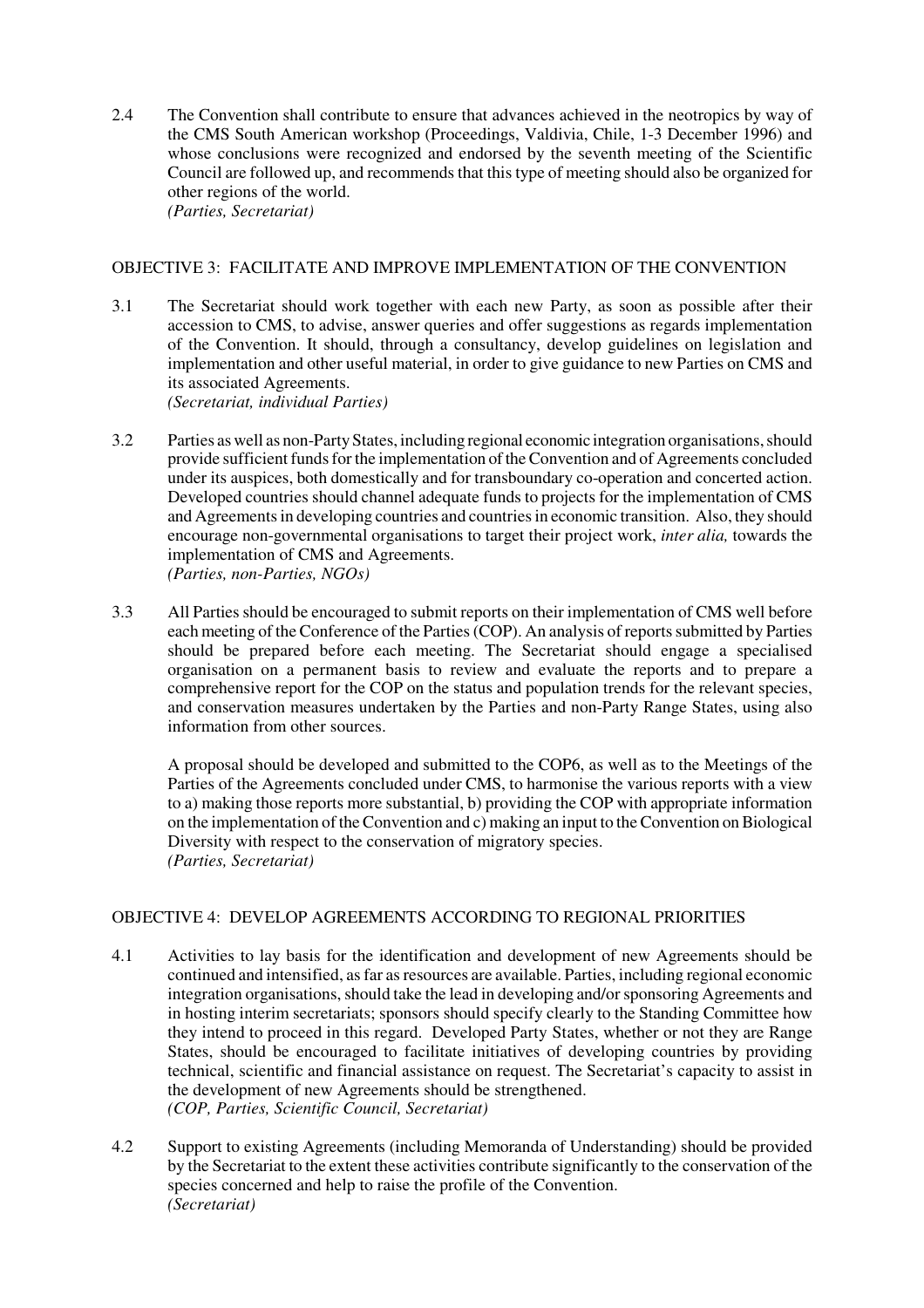## OBJECTIVE 5: PRIORITIZE CONSERVATION ACTIONS FOR MIGRATORY SPECIES

- 5.1 Priority should continue to be given to actions for Appendix I species (or populations). The Scientific Council should recommend to the Conference of the Parties or Standing Committee, as appropriate, concerted measures to be taken by Parties in respect of selected species. The Secretariat, in consultation with the Scientific Council, should promote the development of costeffective projects, in particular those intended to have a direct benefit for Appendix I species. *(Scientific Council, Secretariat)*
- 5.2 In the case of critically endangered species listed in Appendix I, Parties should designate protected areas, in close co-operation with other Range States and taking into account commitments under other international instruments, so that a network of critical sites is established throughout the migration route of the species concerned. *(Parties)*
- 5.3 The CMS Appendices should be reviewed and improved continually in order to assure their scientific integrity and value for conservation purposes. *(Scientific Council)*

# OBJECTIVE 6: MOBILIZE FINANCIAL RESOURCES FOR CONSERVATION INITIATIVES

6.1 The Secretariat, with the assistance of the Standing Committee, should develop closer relations with multilateral agencies operating on a global and/or regional level that provide development assistance for projects which: a) may affect migratory species covered by CMS or b) could include migratory species as a component of a broader conservation strategy. *(Secretariat, Standing Committee)*

# OBJECTIVE 7: RATIONALIZE INSTITUTIONAL ARRANGEMENTS

- 7.1 Secretariats for individual Agreements should be financed entirely by their Parties, except when the membership is such that financial support from the Convention is essential in the early stages of development. In addition, Parties to the respective Agreements should provide substantial voluntary support to facilitate the administration and effective implementation of the Agreement. *(Parties to Agreements, Secretariat, Standing Committee)*
- 7.2 In keeping with the model adopted for Europe, Parties to Agreements developed in other regions should consider consolidating secretariat functions for one or more Agreements in regional centres which would facilitate links to the CMS Secretariat and, where appropriate, to existing organisations specialised in the conservation of migratory species. *(Parties to Agreements)*
- 7.3 The personnel of the Secretariat should be augmented as far as financial resources permit to improve delivery of services in relation to technical and scientific matters, developmental and organizational activities, and liaison with other biodiversity-related conventions and organisations. The geographic and linguistic balance within the Secretariat should be improved in order to strengthen its capacity in regions not adequately represented. Regional officers for Africa and Asia should be recruited through secondment. Parties should assign to the Secretariat, at their own cost for periods of at least one year, personnel capable of undertaking specialized tasks that would otherwise not be possible to carry out. *(Parties, Secretariat, UNEP)*